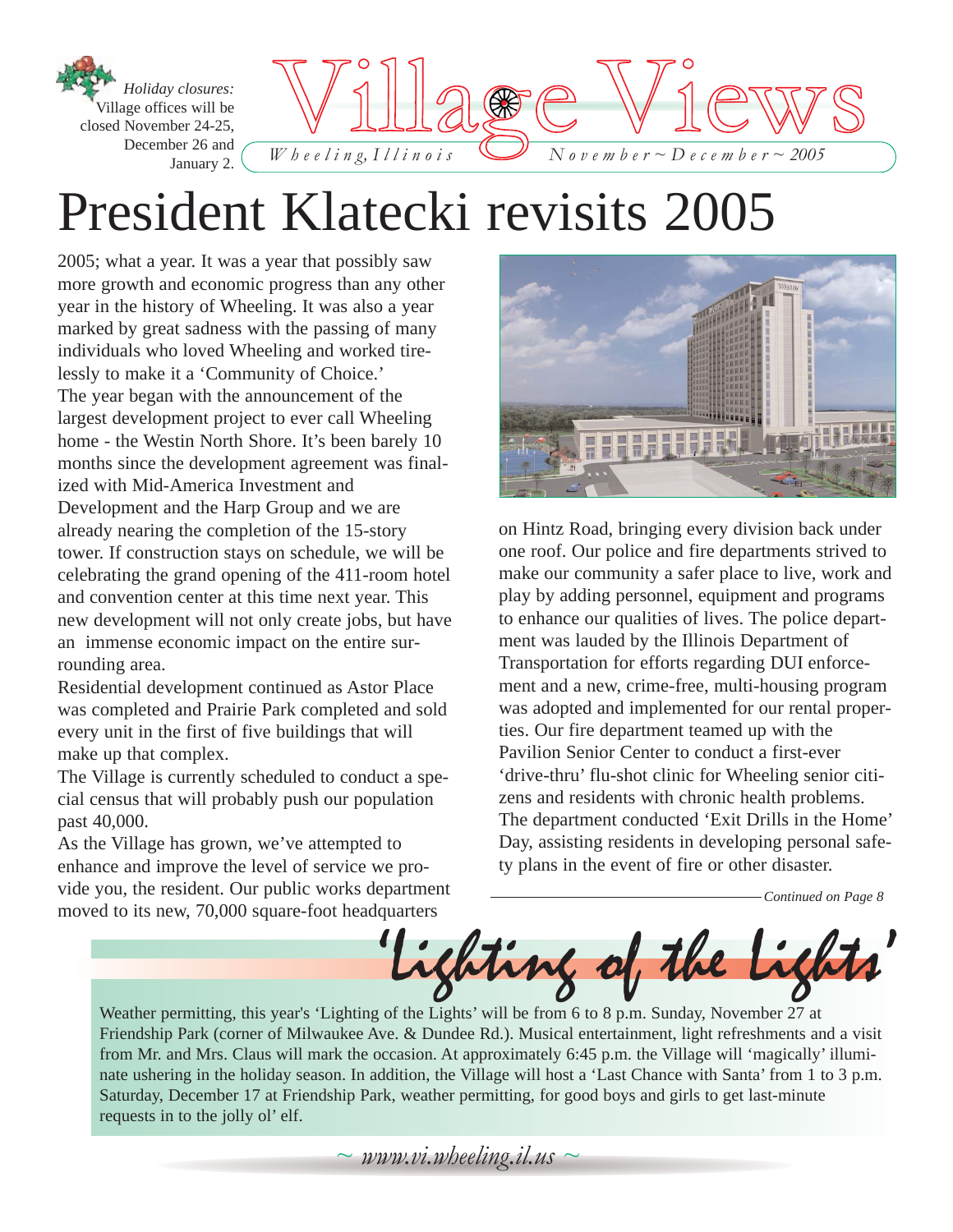# Katrina, Rita and You: What You Can do to Plan for Personal Disasters

The recent hurricanes in the Gulf Coast have provided a graphic reminder on the importance of having a "Personal Disaster Plan" for you and your family. While hurricanes do not affect the Village of Wheeling, severe thunderstorms and tornados, as well as blizzards and floods are a real risk. In the event of a community disaster, emergency services such as fire and police services will be stretched to their limits and assistance from the State of Illinois, as well as the Federal Government may take several days to arrive. It is critical to plan and prepare for disasters before they occur. Key steps include:

- **EXECUTE:** Learn how to perform Cardio Pulmonary Resuscitation (CPR), as well as basic first aid. The Wheeling Fire Department routinely conducts open enrollment CPR classes at the main fire station. Specially scheduled classes for groups can be arranged. For more information call the Wheeling Fire Department during regular business hours (M-F, 8 a.m. to 4:30 pm) at (847) 459-2662.
- $\mathbb{F}$  Install smoke detectors on each level of your home and replace all batteries semi-annually. When you change your clocks, change your smoke detector batteries. If you smoke detectors are more than 10 years old, replace them with new units.
- $\mathbb{F}$  Install a carbon monoxide detector on each level of your home.
- Install a multi-purpose ( $A/B/C$ -type) fire extinguisher in your kitchen, garage, near your furnace, and near your clothes dryer. Review the instruction that came with your fire extinguishers and train each member of your home how to use them.
- **I** Pre-arrange with other family members plans for temporary housing. As shown by Hurricane Katrina, disaster can affect hundreds of miles so have an alternate plan for temporary relocation several states away.
- $\mathbb{F}$  Locate the main electrical panel, as well as the main electrical shut-off panel and natural gas shut-off valve for your home. Determine what tools, if any, you will need to safely shut these utilities off. Store these tools near the appropriate utility service and train each member in your home how to safety turnoff each utility.

 $\mathbb{F}$  Refuel your family vehicle prior to the arrival of forecasted severe weather conditions (ex. snow storms, anticipated flooding rains, etc). After disasters, gasoline deliveries can be delayed and shortages can occur.

 $\mathbb{F}$  Determine how to get from your home to various local disaster shelters, if you were unable to drive your car. If you cannot drive your car, do not assume public transportation will be available to take you to a shelter. Depending upon the type of disaster, temporary shelters in the Village of Wheeling are the various local schools, Indian Trails Library and the Wheeling Park District.



No matter if it is a hurricane, tornado, earthquake, blizzard, flood, or fire, having a "Personal Disaster Plan" can sometimes mean the difference between life and death. For more information on developing a "Personal Disaster Plan," go to: www.fema.gov/areyouready or contact the Wheeling Fire Department at 847-459-2662.

*2 ~ www.vi.wheeling.il.us ~ 2*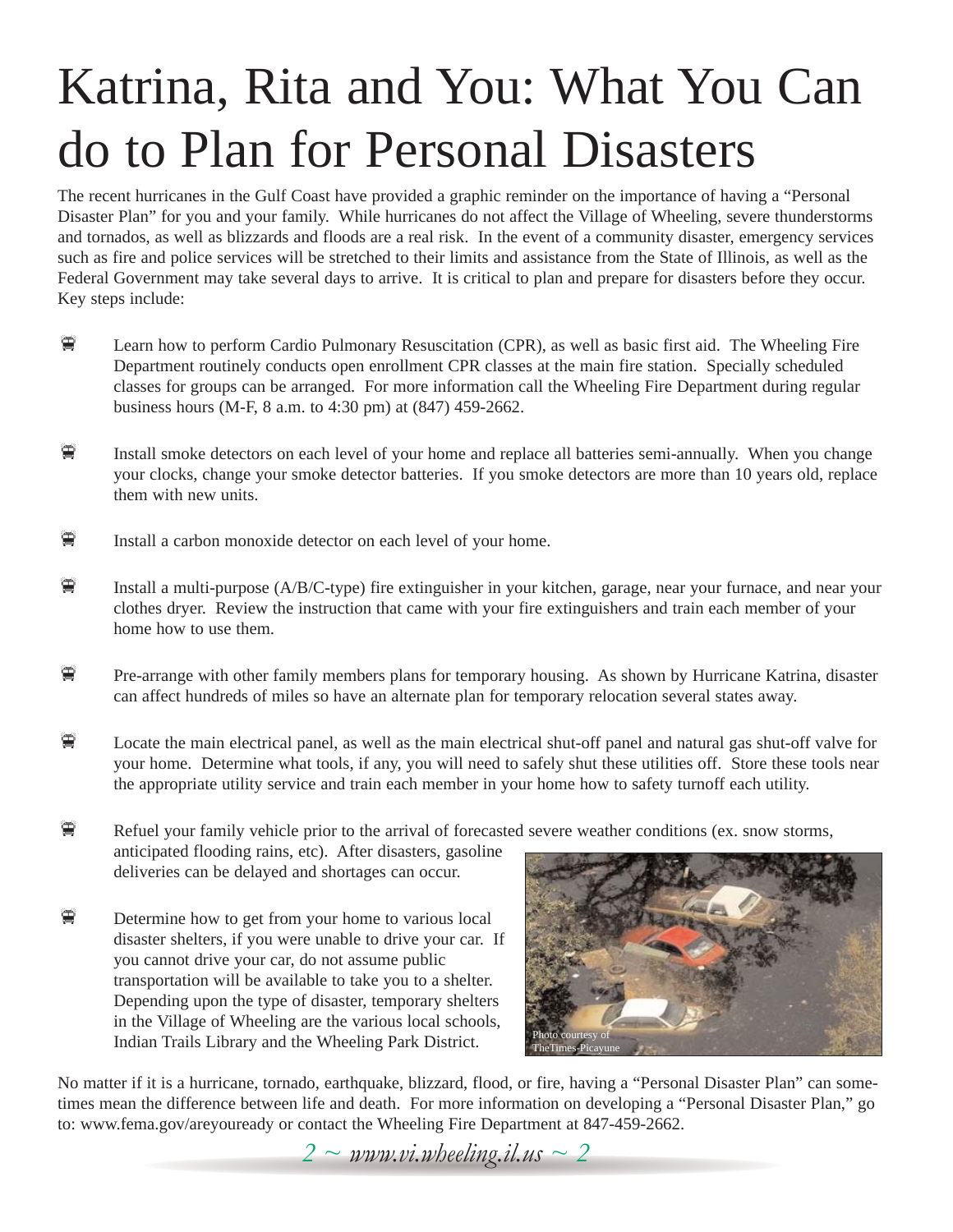### Disaster Supply Kit Checklist

Assemble a "Disaster Supplies Kit" for your home. The kit should be designed to be mobile, if you need to evacuate and/or relocate. Your "Disaster Supplies Kit" should include:

- □ Three-day supply of clean, fresh water. Plan on one gallon of water per person in your home. To avoid bacterial issues, do not reuse liquid containers. Instead, purchase pre-packaged water bottles. Rotate your stored water supply every six months to keep it fresh.
- □ Three-day supply of non-perishable food such as canned meats, vegetables, and fruits that do not require cooking, as well as granola bars, toaster pastries, trail mix, etc. Be sure to include a non-electric can opener.
- □ One change of clothing and footwear per person.
- □ One blanket or sleeping bag per person.
- □ Basic first aid kit with adhesive bandages of multiple sizes and shapes.
- □ Basic hand tools, including a set of slotted and phillip screw drivers, a retractable utility knife, a hammer, adjustable wrenches, duct tape and electrical tape.

#### Wheeling FD, PD members recall 'unfathomable' destruction

While the world watched in shock and disbelief as Katrina devastated the 'Crescent City,' Firefighter/Paramedics Steven Mella and David Cafferkey and Police Officer Randy Olsberg witnessed first-hand the 'unfathomable destruction' of New Orleans and the surrounding areas. Mella and Cafferkey were deployed in response to a FEMA request for emergency personnel assistance and Olsberg was a member of a Task Force Illinois NIPAS team deployed to assist Louisiana law enforcement agencies with everything from search and rescue to patrol operations.

Mella and Cafferkey's whirlwind 30-day tour took them through south and north Texas and Florida before completing their deployment in New Orleans and the surrounding areas.

"At first we were assisting in shelters all over Texas before heading to the impact zone," Mella said. "Nothing could prepare you for the amount of devastation we saw, but it was truly rewarding to work side-byside some of the most resilient people I've ever met," he continued.

Cafferkey added that amidst the 'nightmare come true,' the resolve to 'get the job done' in incredibly horrific conditions was amazing.

Olsberg's mission began with travel to SE Louisiana State University in Hammond La., the base of operations for Task Force Illinois. "We were sworn in as Louisiana State Police Officers and received briefings regarding Louisiana laws pertaining to the use of force and firearms possession," he said. After receiving mission briefings he and the other members of the NIPAS Emergency Services Team worked both Search and Rescue and patrol missions in New Orleans. The conditions were hazardous due to the compromise of the sewer system, the release of chemicals into the



- $\Box$  30-day supply of prescription medications.
- □ Flashlight with extra sets of batteries and bulbs.
- □ Battery operated (or self-charging) portable radio with extra sets of batteries.
- □ Battery operated alarm clock.
- Extra pair of prescription glasses.
- □ Extra set of car and house keys.
- $\square$  Sanitation supplies which include waterless hand cleaner/sanitizer, feminine hygiene products, and toilet paper (one roll per person).
- □ Credit card.
- □ Cash (a minimum of \$100 per person)
- □ Copy of important family documents stored in a waterproof container or zip-loc bag.
- $\square$  Map of the tri-state area. This will assist you in locating shelters, as well as alternate evacuation routes.



area and damage to the structures being searched. "We worked long hours, typically 16-17 hour days and many of the Louisiana State Police Officers and New Orleans Officers we worked with had not had a day off since Katrina struck the Gulf Coast; most of their homes had been severely damaged," Olsberg added. "The ability to assist in the relief efforts was both challenging and rewarding."

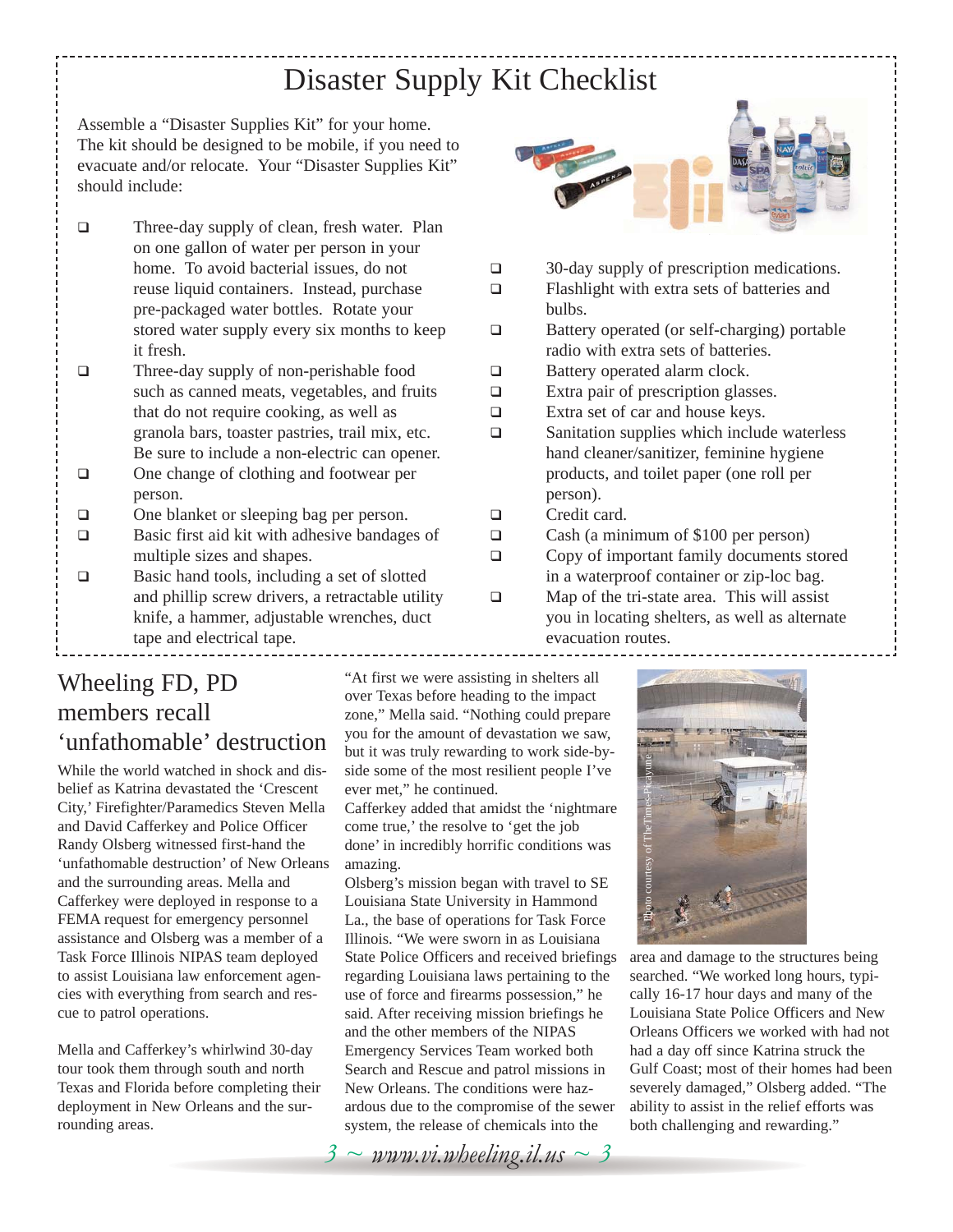# Winter is Coming

Certain things are guaranteed in the Chicagoland area.....shopping is magnificent, dining and entertainment is abundant and the '85 Bears will never be forgotten. Another guarantee is that Wheeling will receive a snowfall sometime this winter that necessitates either salting, plowing or both. As soon as the first northern blast of winter heads our way, members of our Public Works crews put on their warmest hats and gloves and get to work. Here are some guidelines regarding our procedures for clearing the inevitable white stuff.

The Public Works Department is responsible for clearing 65 miles of Village streets as quickly and safely as possible after the snow stops. Here are some ways you can help them:

 $\Box$  Don't park on the street or in public parking lots after a 2-inch or more snowfall; you could be ticketed and towed away.

- $\Box$  When you shovel your driveway, put the snow on the right side of your drive as you face the street...then the plows won't push as much snow back into your driveway.
- Don't shovel or blow snow into the street.
- $\Box$  If a contractor plows your driveway, the snow must be stored on your property, not your neighbor's.
- □ Maintain a safe distance (100-feet or more) when traveling behind a snow plowing or salting truck.

The Village is not responsible for the majority of the major roadways utilized throughout the Village. The following streets are IDOT's responsibility to clear:

> Dundee Road, Milwaukee Ave., Palatine Road, Aptakisic Road, Elmhurst Road, McHenry Road, Wolf Road (Manchester N. to Milwaukee Ave. & S. of Marquardt)

The following streets are Cook County's responsibility to clear:

> Lake Cook Road, Schoenbeck Road, Camp McDonald Road, Old Buffalo Grove Road, Wheeling Road (S. of Palatine), Hintz Road, Buffalo Grove Road, Weiland Road (83 to Lake Cook)

The Village utilizes 38 trucks and pieces of equipment to plow and salt. Should a Village-owned piece of equipment damage your property, mailbox etc., please contact the Public Works Department at 847-229-4600. Additional snow removal information is available on our

website, www.vi.wheeling.il.us.

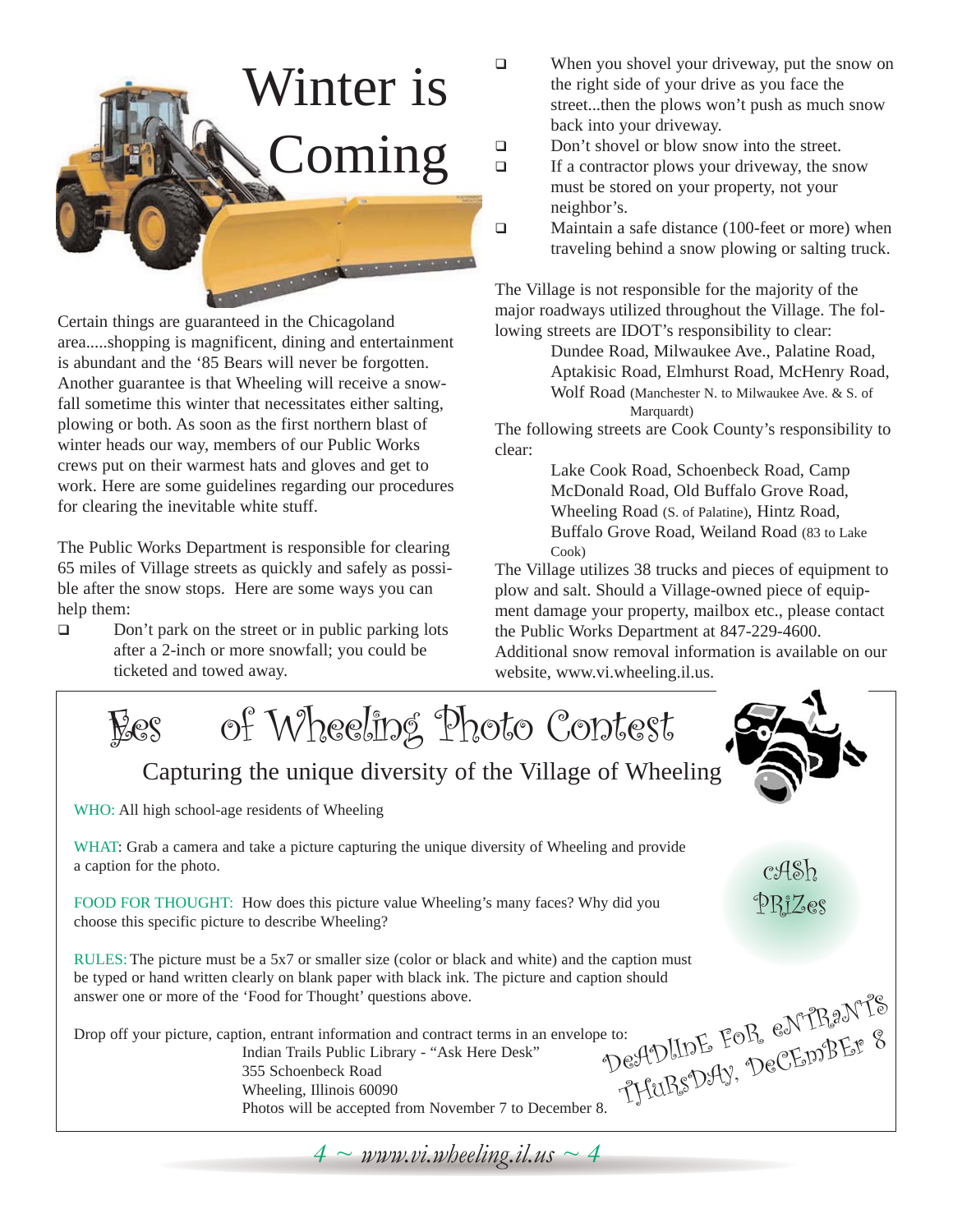

Pavilion Senior Center 199 N. First St. 847-459-2670

*The staff and volunteers at the Wheeling Pavilion Center are committed to providing Wheeling-area seniors with quality programs and services designed to enhance their quality-of-lives.* 

November 2nd & 9th- 9 a.m. to 1 p.m. - "AARP Defensive Driving" course. This is a two-part course directed by AARP volunteers. Successful completion will make you eligible for rate reduction on your care insurance depending upon you insurance carrier. You must attend both sessions to receive certification. Registration is limited. Call 459-2670 and send a \$10 check payable to AARP, 199 N. First St., Wheeling, IL 60090, in advance to guarantee your place in the class.

November 9th - 10:30 a.m. to 3:30 p.m. - "Marriott Theater and Luncheon Trip" - Enjoy a delicious lunch at the Lincolnshire Marriott's Kings Wharf Restaurant; then cut loose with "Footloose" and put on your dancin' shoes! The kinetic, frenetic battle for rock and souls is here. With a top-ten hit score like "Almost Paradise," "Let's Hear it for the Boy," "Holding Out for a Hero," and famous "Footloose," who wouldn't put on those dancin' shoes? Please meet at the Pavilion Center and we will car pool to the Marriott. All this for a fee of \$45. Code #707.

November 10th - 9:30 a.m. to noon - Flu Shots for seniors and chronically ill individuals to be given at the senior center. There is no charge for persons possessing a Medicare B card. Others will be charged \$20 for a flu shot and \$30 for a pneumonia shot without a Medicare Card. Payment must be made by exact cash or check. Credit cards will not be accepted.

November 17th - noon to 2:30 p.m. - November is known as the month to give thanks. In our usual fashion we will celebrate our "Let's Give Thanks" luncheon with all the traditional trimmings and the superb entertainment presented by "The Profiles" a singing ensemble of show tunes, specialty numbers and lively humor. Put on a smile, sit back, relax and let then entertain you with "The Magic of Music."

November 19th -1 p.m. - "Senior Net Annual Meeting" - Come, hear the Director of the Pavilion Senior Center, Nancy Janssen, Harley Halleck, SeniorNet Coordinator, and board members as they report on a very good year. This year was especially successful as Wheeling SeniorNet was given a grant to help further the education of our seniors. Nominations, elections of the Board members and refreshments will be available to all. For information regarding the Annual Meeting visit our web site at www.seniornet.org/usa/wheeling or call the SeniorNet Hotline at 847-459-2666 ext 4131.

November 29th - 8 a.m. to 5 p.m. - "Route 66 Holiday Shopping Trip" - Get your kicks on Route 66….with this extravaganza tour! Enjoy a complete and entertaining history of Route 66. We'll shop 'til we drop as we cruise 72 miles of historic Route 66 from Joliet to Pontiac. Meet people and visit the shops and restaurants that made Route 66 the main road to travel. A \$50 fee includes motor-coach transportation, narrated tour, all you can eat lunch and two snack stops. Code #710.

December 7th, 2 p.m. to 4 p.m. - SeniorNet Registration begins for the first quarter of 2006 and continues through January 7th. Classes start January 16th and end March 16th.

December 14th -11:30 a.m. to 2:30 p.m. - "Holiday Party" at the elegant Chevy Chase Country Club. Celebrate the holiday season with friends and neighbors as you enjoy an entertaining afternoon that includes lunch, dancing, raffles and door prizes. The fee is \$24; Code # 706. Registration deadline is December 7th.

December 21st - 7 p.m. - The Pavilion Senior Center invites our entire community to celebrate the upcoming holidays in concert with the "Mood Swings," a fantastic Chicago Trio who perform jazz, swing, harmony and more for everyone's entertainment. Everyone in the community is invited to join the festivities of the holiday season. Following this stellar performance, refreshments will be served. This event is free to everyone.

December 30th - noon - Join one of our favorite, friendly, fun get-togethers, the last of this year, as we bid farewell to 2005 and welcome the New Year with a blast! Hats, tiaras, noisemakers, streamers, balloons, games, music, singing and surprises will highlight the entertainment for this spectacular event. Don Reitsma on the keyboard and Lisa Hunter, singer and dancer will entertain us with a special "Tribute to Steve & Edie"show. You won't want to miss all the glitter of this joyous occasion as "Happy New Year" wishes will celebrate the beginning of 2006.

 $5 \sim$  *www.vi.wheeling.il.us*  $\sim$  5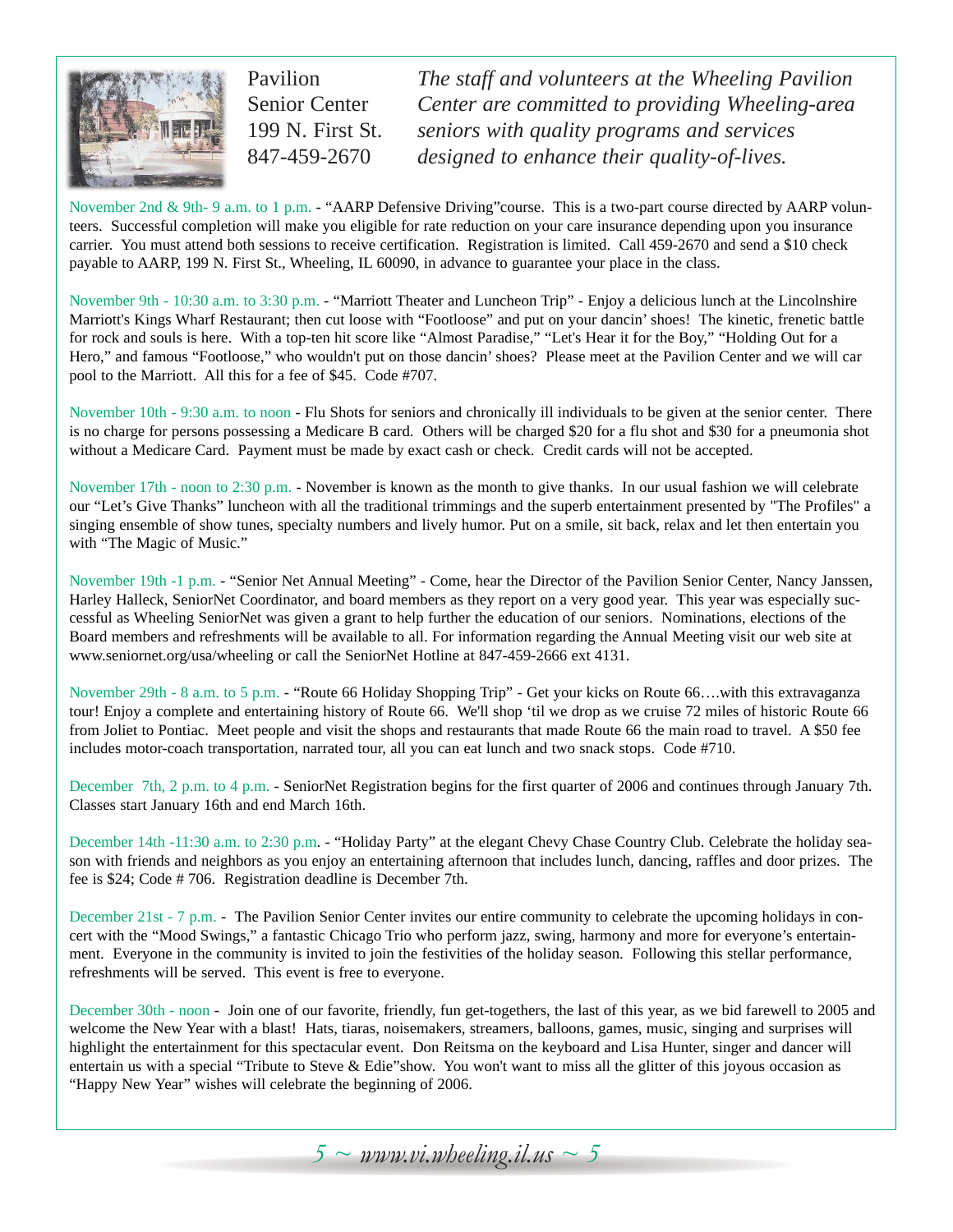### Wheeling, Lifesource host community blood drive

The recent disasters, both in the south and around the world, serve as a reminder that an emergency blood supply is a precious commodity. The Village of Wheeling realizes this and asks everyone to help us contribute to the

The Village of Wheeling will be hosting a blood drive from 1:30 to 7 p.m.Wednesday, November 9, 2005 at the Main Fire Station behind Village Hall, 255 W. Dundee Road.



The blood you donate today may be the gift of life for someone tomorrow. Please plan on coming to our drive to donate. Appointments are greatly appreciated and aid us in anticipating the number of people that will attend so that we can properly staff the event. Appointments start at 2:00 pm. If you are not able to set an appointment, walk-in donors are always accepted and appreciated. Please contact Beverly Slaby at (847) 459-2675 or e-mail her at bslaby@vi.wheeling.il.us. to make an appointment.

There will be a chance for all donors to win gift certificates to such area restaurants as Bob Chinn's CrabHouse, Hackney's in Wheeling or Don Roth's. In addition, everyone participating in the drive will receive a coupon for pizza from Wa-Pa-Ghetti's Pizza in Wheeling.

We hope to see you at the blood drive.

### Village conducts special census; jobs available

Due to annexations and numerous residential development projects, the Village of Wheeling will be conducting a partial special census this fall. The Village's next official census was not scheduled until 2011 resulting in the decision to contact the United States Census Bureau to conduct this special count.

According to Village officials, numerous employment positions will need to be filled including crew leaders, enumerators and clerical staff. Applicant criteria includes:

- $\Box$  Prospective applicants should be at least 18years-old; persons may be hired at age 16 or 17-years-old if they meet the conditions of employment set by state and local laws, and driving is not a function of the job.
- $\Box$  Prospective enumerators and crew leaders must have a valid drivers license and a vehicle available for their use, have the ability to hear responses and to read questionnaires, be able to work several hours per day (minimum of 20 hours per week) which often includes a lot of walking and climbing stairs, be available for day, evening and weekend work,

as needed, and be available to attend a three-day training session. In addition, they must have a private, corded home telephone.Applicants can pick up applications at Village Hall, 255 W. Dundee Road, and register for position testing.

Each applicant will need to register with him or her name, mailing address and telephone number. Applicants will receive a 'Notice to Report for Testing' postcard if they meet all criteria and be given a date/location where they will take the U.S. Census Bureau exam.

"Enumerators will be physically walking from doorto-door counting residents, clerical positions will be tabulating results and crew leaders will be scheduling shifts for enumerators and ensuring they are in the right neighborhoods," said Ken Bonder, Assistant Village Manager. "We anticipate that the special census of the newly annexed areas should mean that our population will increase between 3,000 to 4,000 persons which will result in increased revenue sharing for the Village."



 $6 \sim$  *www.vi.wheeling.il.us*  $\sim$  6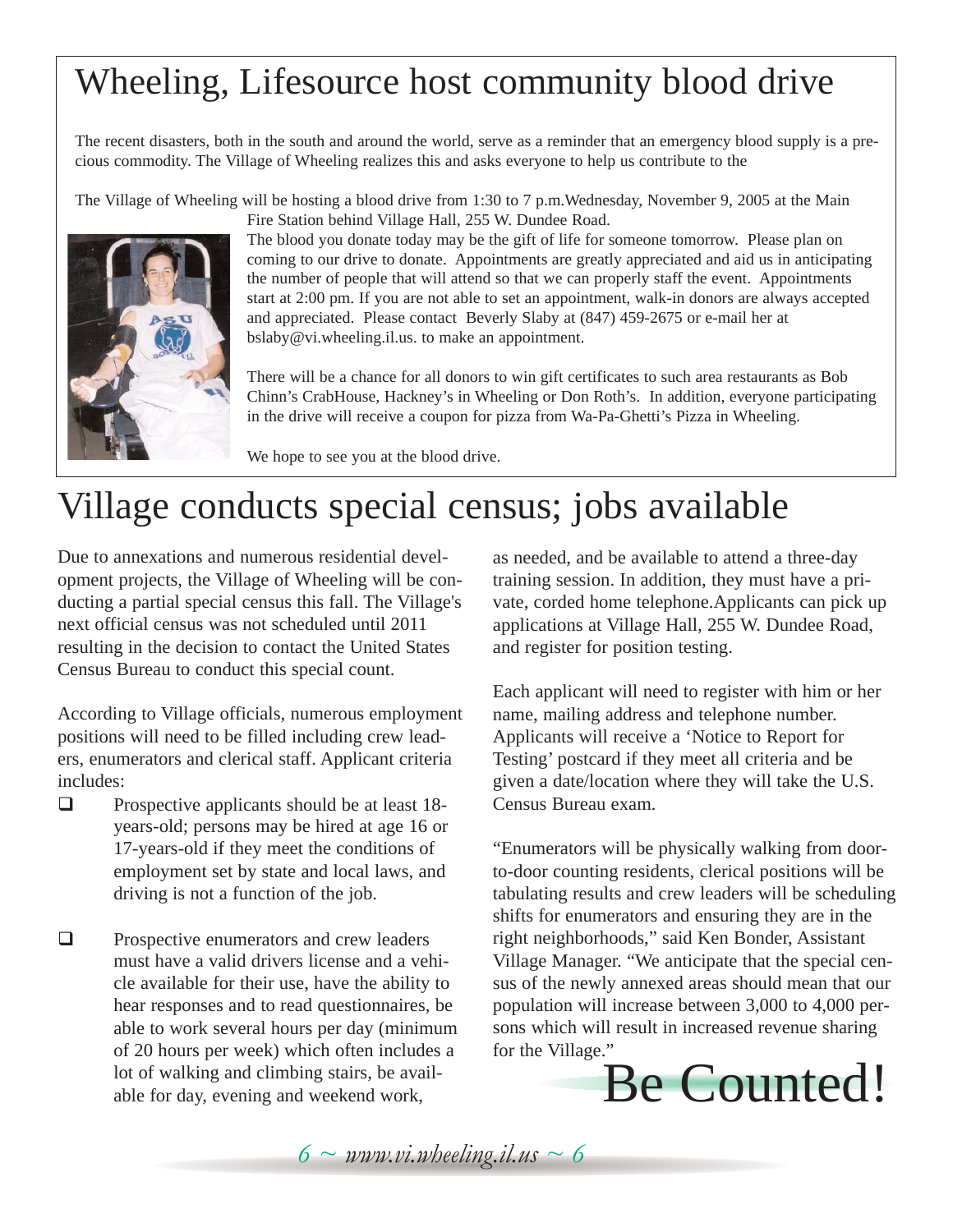

'Lollipop Lane'

The Wheeling Historical Society presents its annual 'Lollipop Lane' from Saturday, December 3 to Sunday, December 11 at Chamber Park Community Center, 251 N. Wolf Road, Wheeling. Mr. and Mrs. Clause usher in the holiday season at 1:30 p.m. December 3, leading a parade from Dundee Road/Route 83 to Chamber Park. Kids can visit with Santa, take photos and take home a special surprise.

Hours are: Monday-Friday, 6:30 to 8:30 p.m.; Saturday and Sunday, 2 to 5 p.m.

# *S*peak  $\frac{\mathrm{a}\mathrm{k}}{\mathrm{ou}}T$

This is your opportunity to communicate with Wheeling elected officials and administrators. Your advice, suggestions, questions and opinions are appreciated and will receive a response if desired. Please complete this form, detach and return to: Village Manager Village of Wheeling 255 W. Dundee Road

Wheeling, IL 60090

|  | ,我们也不能在这里的时候,我们也不能在这里的时候,我们也不能会在这里的时候,我们也不能会在这里的时候,我们也不能会在这里的时候,我们也不能会在这里的时候,我们也不 |
|--|-----------------------------------------------------------------------------------|
|  |                                                                                   |
|  | ,我们也不能在这里的时候,我们也不能在这里的时候,我们也不能会在这里的时候,我们也不能会在这里的时候,我们也不能会在这里的时候,我们也不能会在这里的时候,我们也不 |
|  |                                                                                   |
|  | ,我们也不会有什么。""我们的人,我们也不会有什么?""我们的人,我们也不会有什么?""我们的人,我们也不会有什么?""我们的人,我们也不会有什么?""我们的人  |
|  |                                                                                   |
|  |                                                                                   |

#### ATTEND PUBLIC **MEETINGS**

Residents are invited to attend public meetings of Village Boards and Commissions. Most meet in the Village Hall Councilroom unless otherwise noted here.

### Regularly Scheduled Meetings

Village Board - Every Monday, 7:30 p.m.

Plan Commission - 2nd & 4th Thursdays of the month, 7 p.m.

Board of Health - 4th Tuesday, every other month, 7 p.m.

#### Human Rights Commission - 1st Tuesday of the month,

7:15 p.m., south half of Village Hall lunchroom. Senior Citizens Commission - 3rd Monday of the month, 10 a.m., south half of Village Hall lunchroom

#### Fire and Police Commission -

3rd Wednesday of the Month, 2 p.m., Fire Department Training Room

#### Palwaukee Airport Commission -

3rd Wednesday each month, Committee of the Whole, 7 p.m.; Regular meeting, 8 p.m., Airport Offices, 1020 S. Plant Road.

#### Economic Development Commission - 1st Tuesday of the month, 7:30 a.m.,

south half of Village Hall lunchroom

Palwaukee Airport Community Engagement Council (PACE) - 1st Thursday of the month, 7 p.m., Airport Offices, 1020 S. Plant Road.

 $7 \sim$  www.vi.wheeling.il.us  $\sim$  7